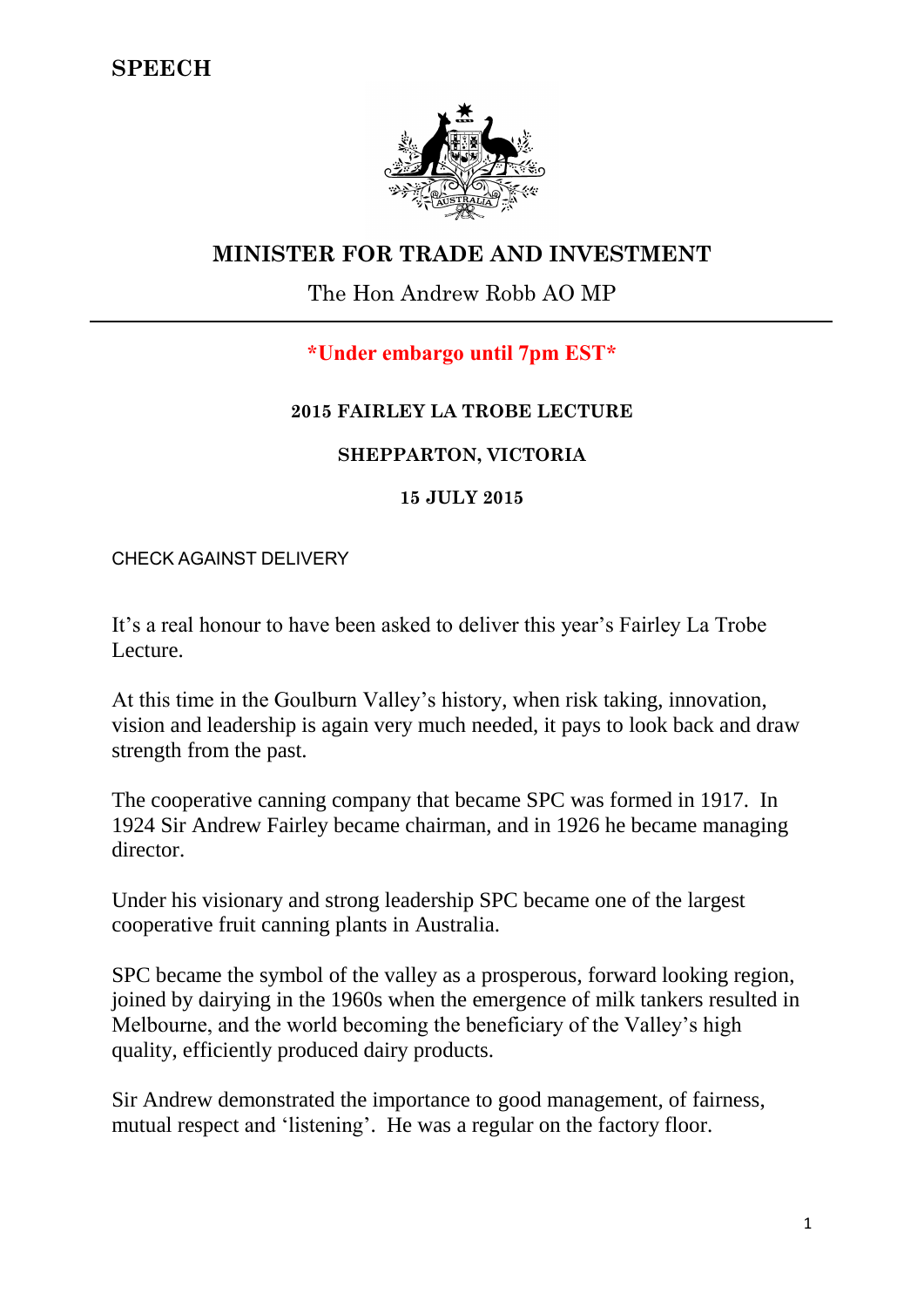Andrew Fairley also showed that sustainable businesses need to be part of strong communities, and have a key role in building and sustaining strong communities.

To this end, Sir Andrew was the first mayor of Shepparton in 1927, and played an enduring role in community affairs. Following his passing a generous part of his estate was dedicated to the creation of the Sir Andrew and Lady Fairley Foundation, which among other things, has supported the Fairley Leadership program since 1998, in the wake of the 1990's recession which saw corporates downsize and governments centralize out of Shepparton resulting in an exodus of leadership capacity.

Against this background it was suggested that I might focus my comments this evening on the subject of leadership.

It seemed a reasonable topic given, that since leaving the Goulburn Valley 44 years ago, I have had the privilege of working with, or observing at close quarters, many leaders from the factory floor through to prime ministers and world leaders.

I was drawn to the topic even more after looking at the most recent Census data for the Goulburn Valley.

It shows a median age of 41 compared to the national average of 37; it shows 7.5 per cent with tertiary qualifications compared to a national average of 19 per cent; it shows people with trade qualifications at 16 per cent compared to a state average of 21 per cent and it shows the proportion of people with no post-school qualification at 53 per cent compared to a national average of 44 per cent.

Age and education levels are leading indicators of present and future community problems. Or, as I would prefer to view it, present problems and future opportunities.

One essential ingredient of turning current problems into future opportunities is leadership.

For many decades the reputation and life-blood of Shepparton and the greater Goulburn Valley region was built on leadership, the leadership that created and sustained SPC.

For three years, from 1969-71, I was a student at Dookie Agricultural College, completing a Diploma of Agricultural Science.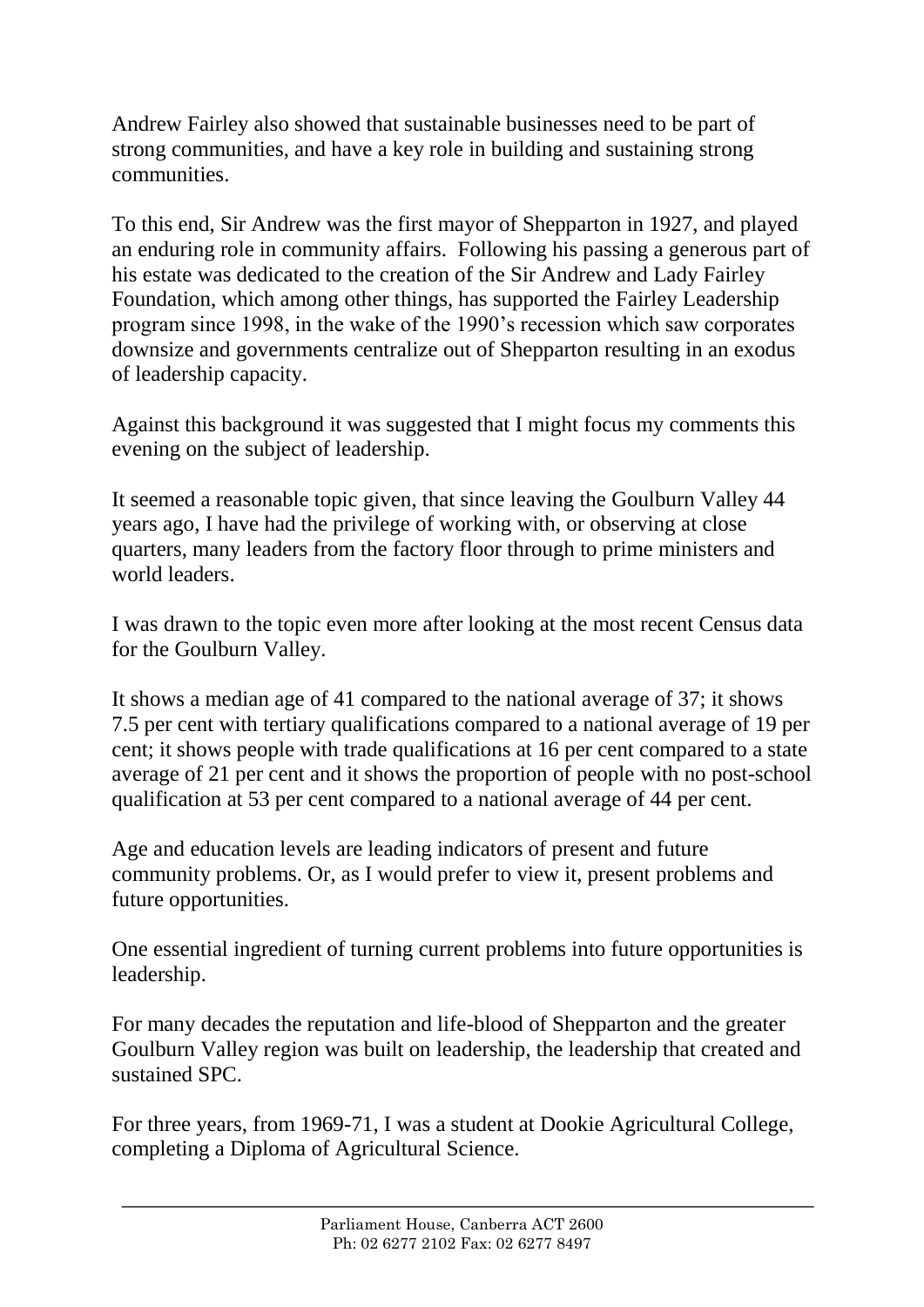I can't say this in front of my wife, but it was the best three years of my life. Life back then was classes, prac work, football, waitering at the GV Cabaret, picking fruit in season for SPC and parties.

For one day only, four of us did try picking peas. At \$2.50 a picked hessian bag, it looked a tidy money maker. Try as we might, after two hours, we had picked one bag each. It didn't take us long to work out that \$10 for a day's work of eight hours, was akin to slave labour, even in those days.

We acknowledged our incompetence at pea picking, filled a couple of cardboard boxes with peas which we quietly put in the boot of the car, got our \$2.50 each and put it down to experience.

And, of course, you will all well remember the Grand Final in the 1970 Katamatite League played at Shepparton East, when Dookie College won their first and only grand final. It was a big night.

In those days, the Goulburn Valley was very highly regarded throughout the state. It was seen as a region of wealth and innovation – the huge irrigation network, the high productivity modern dairy farms supplying Melbourne and many export markets, and, of course, the horticultural leader in the state, with the farmers supplying SPC.

Subsequently, rising salt levels in many dairy irrigation areas has caused enormous heartache and losses. At the same time, an increasingly globalised world has exposed the valley's horticulture to much greater competitive pressures.

The resultant poor job opportunities, levels of disillusionment and low expectations, is reflected in the Census data I referred to earlier.

The relatively high age across the region suggests that many young people are not finding the work opportunities and are leaving for the city or other regions.

The relatively low education levels are a function, no doubt, of many of these factors – resulting in high numbers of many groups for whom the region has struggled to identify the best education pathway, including the presence of the largest Aboriginal community outside Melbourne; the significant refugee population, notably Afghani and Sudanese communities; and the impact of isolation, financial hardship and family breakdown experienced during the difficulties of the last quarter-of-a-century in the Goulburn Valley region.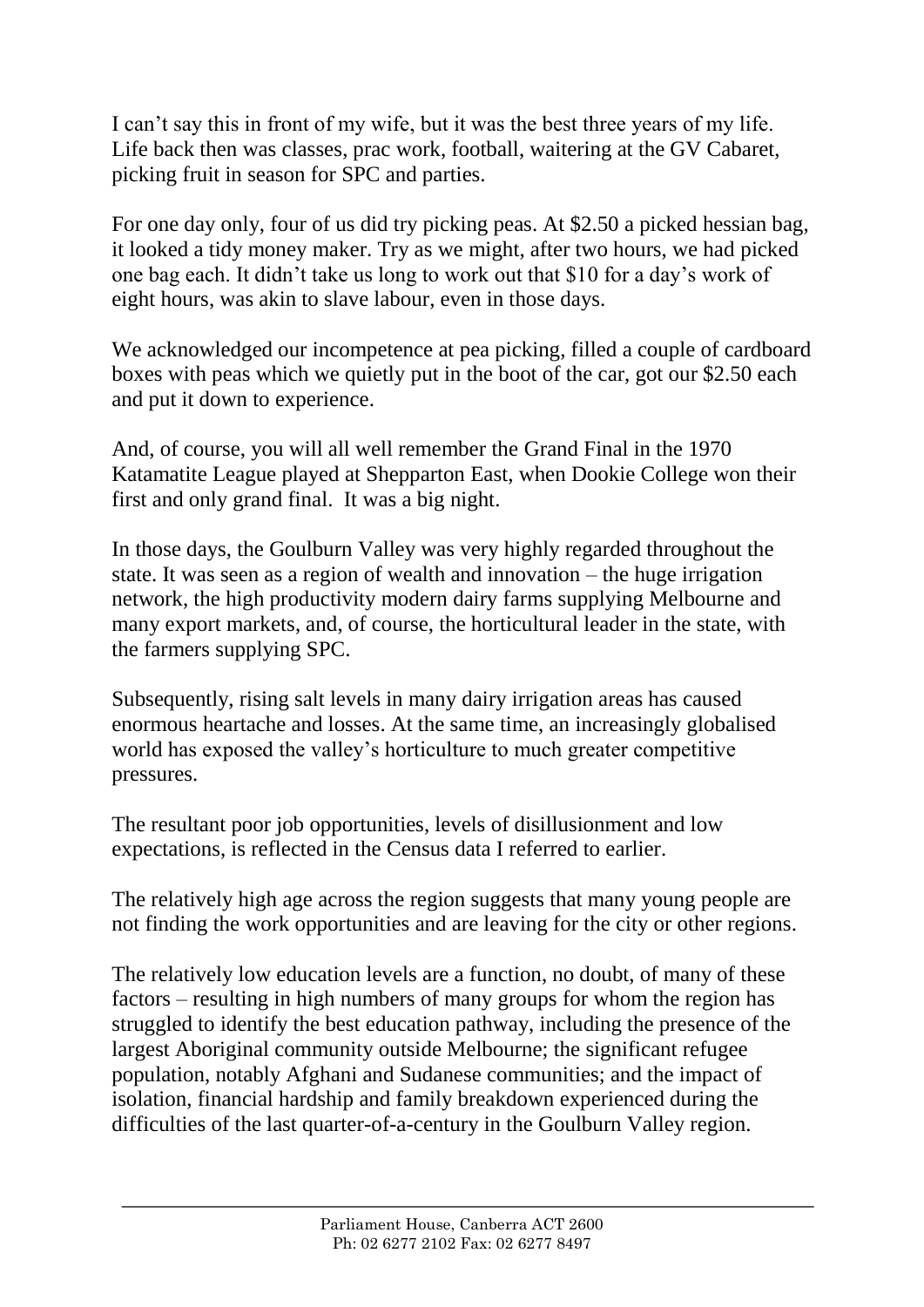Don't get me wrong this isn't just a reflection of the Goulburn Valley, for myriad reasons, it is a similar story for many other rural and regional centres across the country.

Well, what can be done?

I've observed in life that when your back is against the wall, one critical element in turning things around is to back your strengths. This is true for individuals, it's true for companies and organisations, it's true for countries – and it is equally true for regions.

To objectively, ruthlessly and honestly identify the great strengths of the region, and importantly the weaknesses.

The job then is to do what has to be done to develop and capitalise on the inherent strengths, and to eliminate or neutralise the weaknesses.

Developing the obvious strengths – horticulture, dairying, tourism and all the dozens of services, logistics and high-end manufacturing that cluster around these and other strengths, will require significant ongoing innovation, involving the application of high-end technologies, such as we've seen with irrigation in much of this region over the last decade.

For example, over recent times SPC found increasing difficulty competing in its traditional markets, and the business and the region has suffered.

But rather than walk away from the difficulties, the management recognised the great strength of their base products, invested in high technology equipment and new product development, refocussed their business model and commercial strategies to re-position the company. They are now leveraging Australia's gold standard, brand reputation as "clean, green and healthy" and are turning around the company's fortunes, as evidenced by the \$70 million contract with Woolworths.

Capturing the emerging opportunities may justify  $21<sup>st</sup>$  century infrastructure, such as a very fast train going through the region, along with the Melbourne to Brisbane freight line through central Victoria and central N.S.W, and the adequacy of arterial roads, and the role of air freight in the years ahead need to be considered.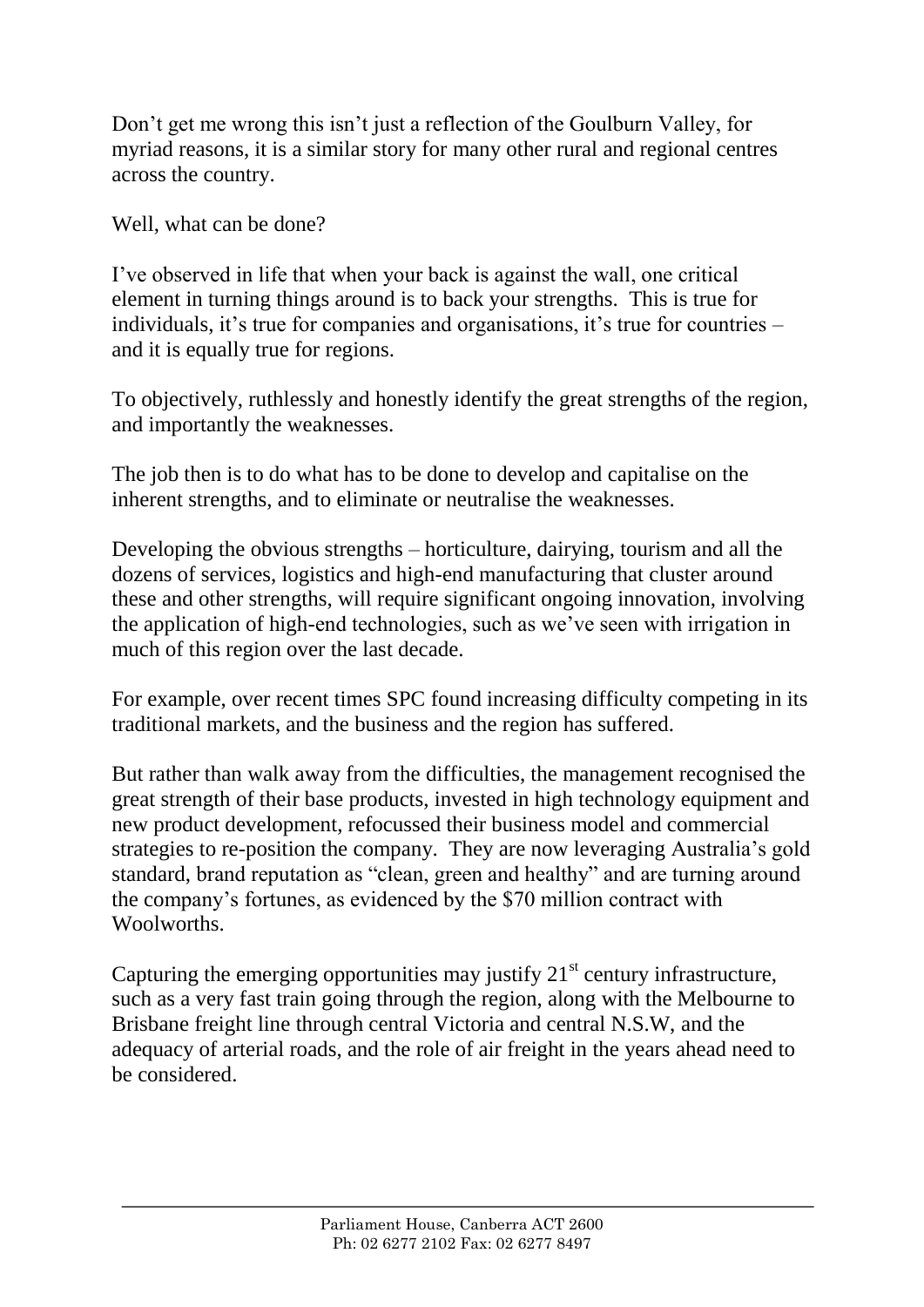The critical impact of connectivity has been brought home to me over the last two years as I have been working to increase our trading relationship with the Gulf States in the Middle East.

In particular, around 18 months ago Qantas airlines established a strategic partnership with Emirates involving travel through Dubai and onto Europe. At the same time Virgin Australia struck a similar deal with Etihad Airlines, flying to Europe through Abu Dhabi.

In the following 12 months the number of flights per week between Australia and the United Arab Emirates increased from 40 to 150 flights per week. As a result of this connectivity we have seen an increase in the trade of goods and services across the seven Gulf States, and parts of surrounding countries, such as Iran, increase by a remarkable 18 to 20 per cent.

For example, over 12 months, 170,000 lamb and mutton carcasses, and endless other products, were flown in the belly of the huge passenger aircrafts.

I recently saw broccoli in a Dubai supermarket at 11am on a Tuesday morning which had been picked on the Monday morning in Western Victoria.

Importantly, the connectivity and trade in goods and services, has prompted many Australian companies to establish a presence in Dubai.

There are now 350 Australian companies with a presence in Dubai. This compares with only some 250 Australian companies in India and similarly in Indonesia.

If the Goulburn Valley wants to reverse the corporate downsizing in the region, this connectivity issue, into growing and emerging markets in our region, is a fundamental one.

Developing the region's strengths must also critically involve access to the regional offshoots of high quality university and vocational education institutions, often in collaboration with regional research centres - and the commitment to this region by our leading universities in La Trobe and Melbourne is to be acknowledged.

Why not see the resources and history of Dookie Agricultural College converted into a powerful education, research, development and innovation hub for the region, dedicated to agriculture, horticulture and viticulture involving strong private sector joint ventures, including construction companies, as commercial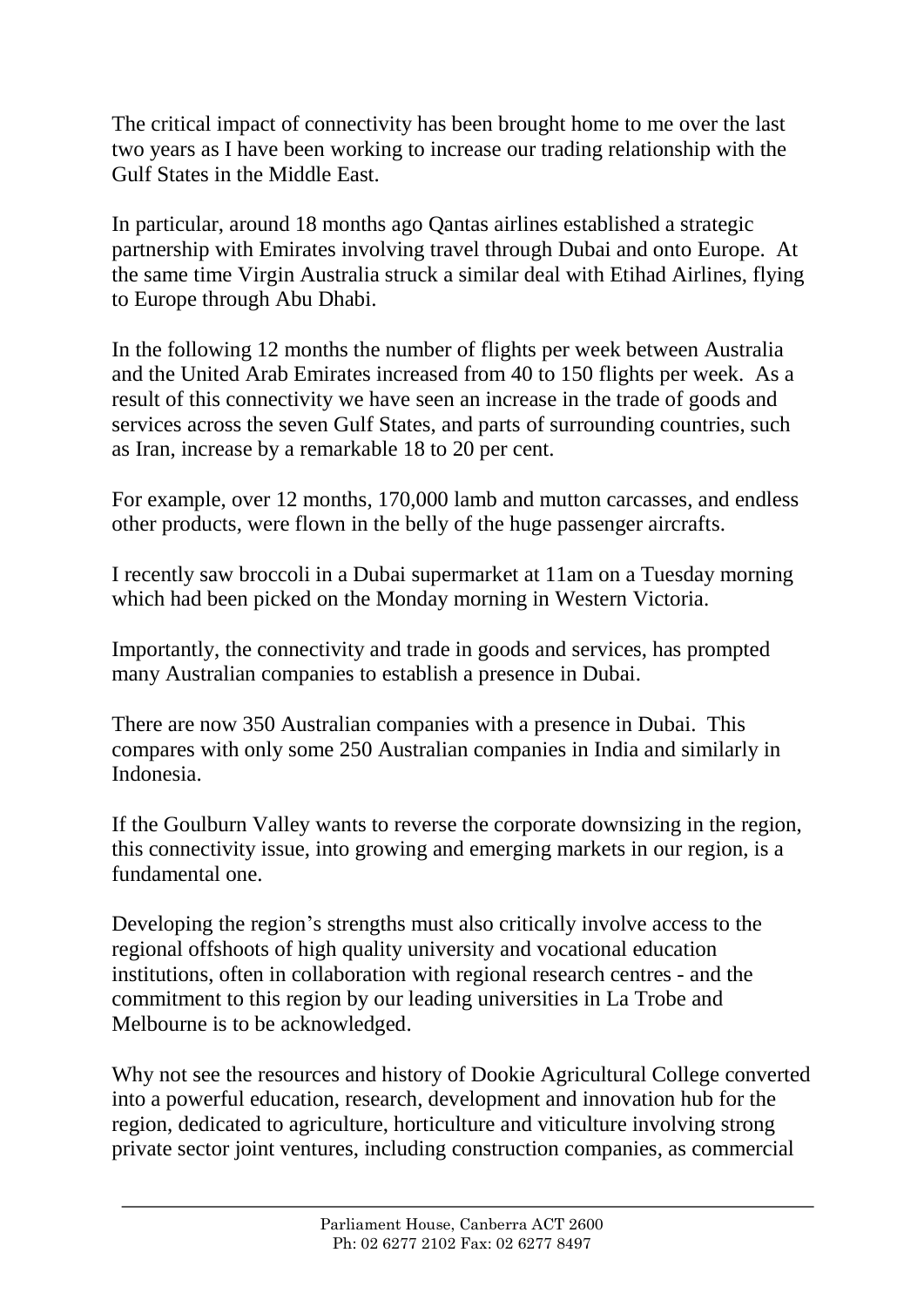partners, providing appropriate accommodation, housing, education, research and private sector facilities?

The campus focus would not just relate to the production process. The success of so much of agriculture, horticulture and viticulture relates to the sophisticated processing and the product development, the transport, the financing and farm consolidation, the disease testing and control, the chemical applications, the packaging, the marketing and much more.

There is no reason why the region, or one or two strong precincts within the region, could not be seen as Victoria's, or Australia's, centre of excellence for all parts of the value chain associated with horticulture, viticulture and some elements of agriculture.

To get on the front foot and make some of these big things happen, requires leadership.

Leaders with such vision and intent can pull people and decision makers toward them, and make things happen.

Only a rare few will lead nations, but leaders are required at all levels of our community.

My observation is that there is a shortage of good leaders in every field, and at every level, from the factory floor to the board room.

There are many excellent CEOs and managers at every level, but a shortage of genuine leaders.

Successful leaders invariably have a vision for the future and a set of values and principles that drive that vision. They know where they want to take things, and how to get there.

But that is not enough. Successful leaders are effective at selecting, synthesising and communicating a vision that is right for the times, right for the people who are affected by it.

Putting politics aside, I believe that whether people liked him or not that John Howard lasted to be the second longest serving prime minister because he had a view of where he was taking things, a consistent set of values and principles to guide his actions and an ability to communicate in language people understood. Whether people agreed with him or not they invariably respected him and found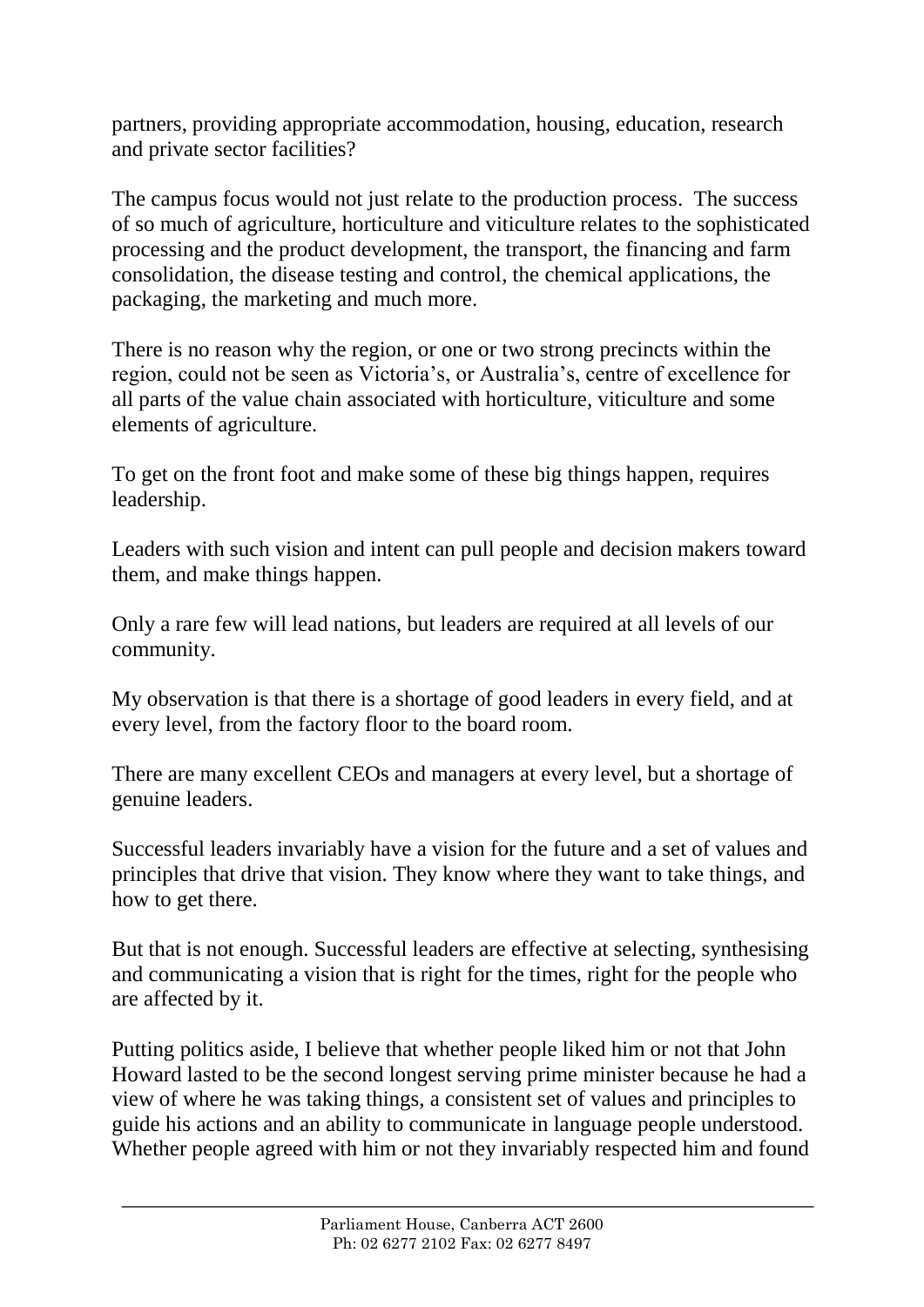him predictable and understandable. All successful leaders I've known have had these qualities.

As well, to develop the vision, and drive its introduction, successful leaders are invariably great askers, and they do pay attention.

While I believe that good leaders are in short supply, it may be that great leaders mainly emerge when they have to. Time and again history shows us that hard times call forth great leaders.

It is why it is important to be honest about your problems, to confront them as best you can; to call on the support and trust of those around you – whether the problems exist within your family, or within your business or community organisation, or within your region.

When presented with hard times or crises leaders emerge – again within your family, or within your business or community organisation, or within your region.

And leadership will come in many different shapes and sizes. In seeing the Goulburn Valley back on top, many leaders will be required at all levels, involving many different types of leadership depending on the unique problem or opportunity being tackled. Leaders may be innovative or creative, they may be good at marshalling strength in numbers, empowering groups and individuals, providing strong direction from the top, or an ability to drive collaboration, or a capacity for great precision and accuracy where needed.

For example, recent research into the many efforts to support local Aboriginal people in the Goulburn Valley, found despite good intentions, a serious fragmentation of stakeholders, economic development programs and other approaches in the Goulburn Valley.

One, or several people, with the leadership skills to develop a central point of focus, a regional hub, for Aboriginal business, advocacy, capacity building and collaboration in the Goulburn Valley, is a stand-out need and opportunity.

Let me conclude with some comments about why the time is absolutely right for the Goulburn Valley to work as one to re-establish its former reputation for leadership and excellence.

At this moment, among the billions of people who live in India or China, or in any country in between, 600 million of those people are in the middle class, including from Australia.